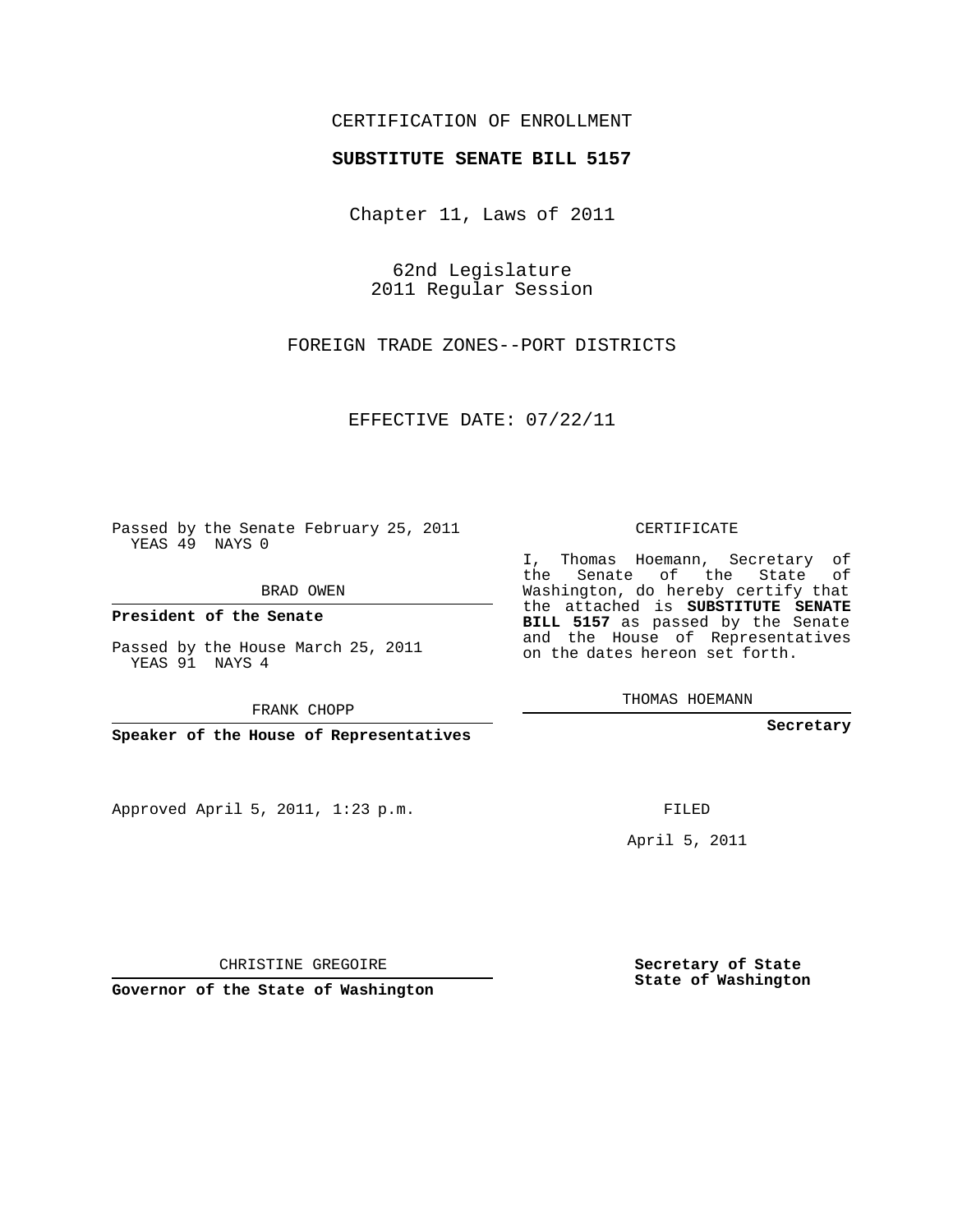## **SUBSTITUTE SENATE BILL 5157** \_\_\_\_\_\_\_\_\_\_\_\_\_\_\_\_\_\_\_\_\_\_\_\_\_\_\_\_\_\_\_\_\_\_\_\_\_\_\_\_\_\_\_\_\_

\_\_\_\_\_\_\_\_\_\_\_\_\_\_\_\_\_\_\_\_\_\_\_\_\_\_\_\_\_\_\_\_\_\_\_\_\_\_\_\_\_\_\_\_\_

Passed Legislature - 2011 Regular Session

## **State of Washington 62nd Legislature 2011 Regular Session**

**By** Senate Economic Development, Trade & Innovation (originally sponsored by Senators Murray, Prentice, White, Swecker, Delvin, Kohl-Welles, and Shin)

READ FIRST TIME 02/04/11.

 1 AN ACT Relating to the operation of foreign trade zones on property 2 adjacent to but outside a port district; and amending RCW 53.08.030.

3 BE IT ENACTED BY THE LEGISLATURE OF THE STATE OF WASHINGTON:

 4 **Sec. 1.** RCW 53.08.030 and 1977 ex.s. c 196 s 7 are each amended to 5 read as follows:

 A district may apply to the United States for permission to establish, operate, and maintain foreign trade zones: (1) Within the 8 district; and (2) on property adjacent to but outside the district if 9 the property is beyond the boundaries of any existing foreign trade zone grantee and is not currently designated as a foreign trade zone: PROVIDED, That nothing herein shall be construed to prevent such zones from being operated and financed by a private corporation(s) on behalf of such district acting as zone sponsor: PROVIDED FURTHER, That when the money so raised is to be used exclusively for the purpose of acquiring land for sites and constructing warehouses, storage plants, and other facilities to be constructed within the zone for use in the operation and maintenance of the zones, the district may contract indebtedness and issue general bonds therefor in an amount, in addition to the three-fourths of one percent hereinafter fixed, of one percent